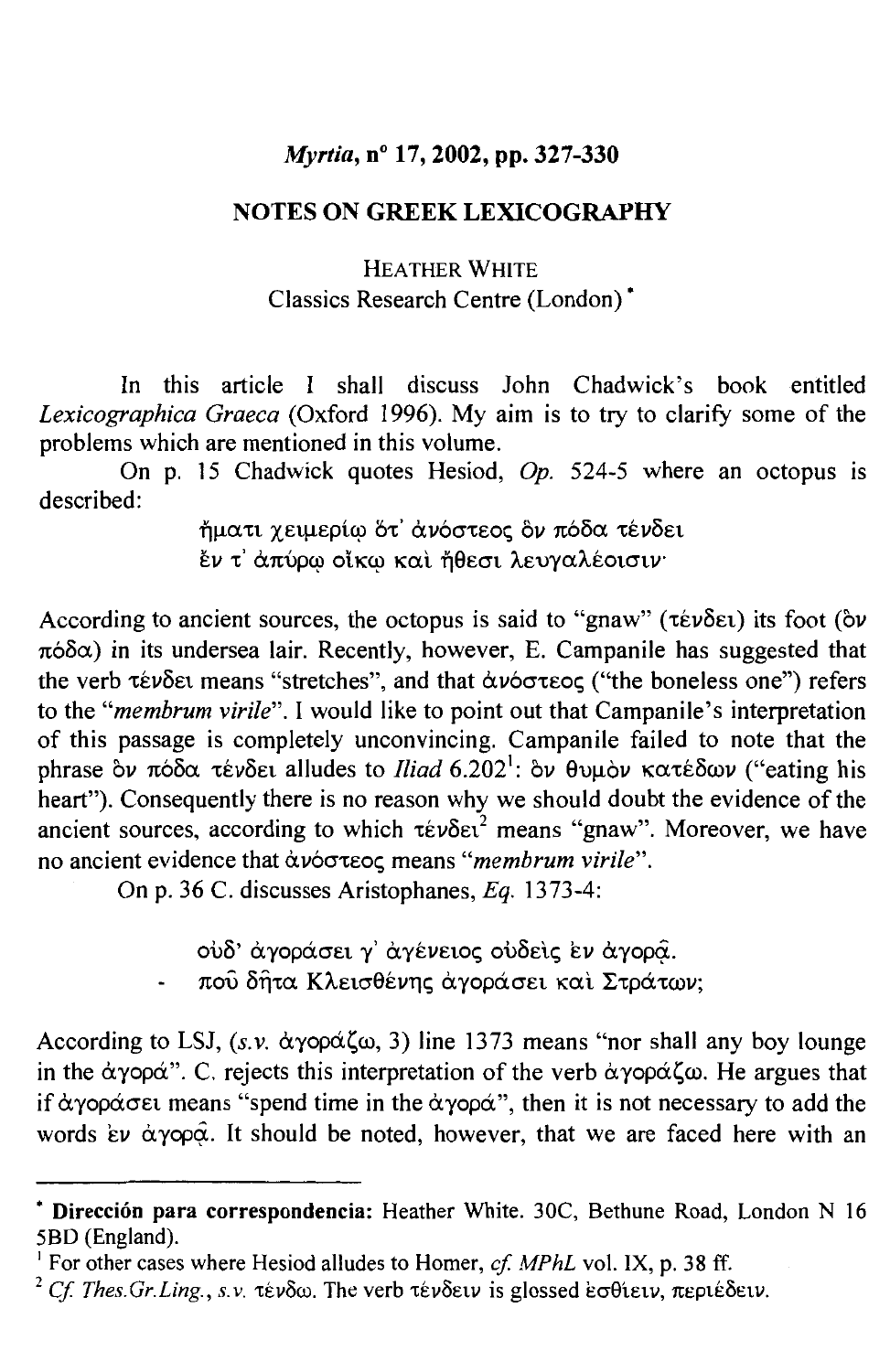example of the repetition of the same Wortstamm<sup>3</sup>. In other words, the poet has purposely employed the verb άγοράζω together with the noun άγορά. Moreover,  $\alpha$  according to ancient sources,  $\alpha$ γοράζω<sup>4</sup> means εν άγορα διατρίβειν (i.e. "haunt" On p. 51 C. discusses Nicander, *Ther.* 133: the άγορά").

έπε ι δ ι ά μητρός άραιή ν

έπει διά μητρός άραιήν γαστέρ' άναβρώσαντες άμήτορες εξεγένοντο.

In this passage young vipers are said to gnaw through their mother's belly. C. suggests that we should translate άραιήν as "flabby". C. fails to note that, *according to the scholia*<sup>5</sup> on this passage, the adjective άραιήν means λεπτήν  $(i.e.$  "thin, slender"): cf. LSJ s.v.  $\alpha \rho \alpha \iota \delta \zeta$  (1).

On p. 49 C. discusses *Iliad* 16.161 where wolves are said to lap the water with their tongues (γλώσσησιν άραιήσι). Here too the scholia state that the adjective άραιήσι means "slender" (λεπταΐς).

On p. 50 C. mentions h. Merc. 349 where the epithet άραι ήσι is used to "on slender oaks". At the discusses *made by a person on strict*. The words apacified opport mean " on slender oaks".<br>At p. 49 C. discusses *Odyssey* 10.90 where the entrance to a harbour is said to be

άραιή, i.e. "narrow". Cf. Hesychius, s.v. άραιαί: επι δέ του λεπτού και στενού, άραιή δ' είσοδός (δέ) εστιν (Od. 10.90).

On p. 50 C. comments on Hesiod,  $Op$ . 809:

c. is pure a meaning of the meaning of the adjective to point of the adjective to point out out of the point o

that, according to ancient sources, and in the according to ancient sources, *c* is puzzled by the meaning of the adjective άραιάς. I would like to point out "light"). On p. 53 C. discusses Theocritus, *Idyll* 13, line 58 ff. In this passage "light").<br>On p. 53 C. discusses Theocritus,  $Idvll$  13, line 58 ff. In this passage

Hylas' voice is said to be  $\alpha$  $\alpha\alpha\alpha$ . C. notes that  $\alpha$  $\alpha\alpha\alpha$  is usually translated as

 $\overline{\text{F}}$  *Cases* of the repetition of the same *Wortstamm, cf. Myrtia* 15, 2000, p. 56.

<sup>1971,</sup> p. 140. Pfeiffer noted that τοϊος at//iW 7.231 is glossed as αγαθός: *cf Flor.Ilib.* 8,  $\frac{1}{2}$ 1971, p. 140. Pfeiffer noted that  $\tau$ οι *o*c at *lliad* 7.231 is glossed as άγαθός: *cf. Flor. Ilib.* 8, 1997, p. 739.

<sup>&</sup>lt;sup>6</sup> The *scholia* comment as follows: άπὸ ξύλων άνίκμων δηλονότι και ου πυκνών άπὸ φύσεως.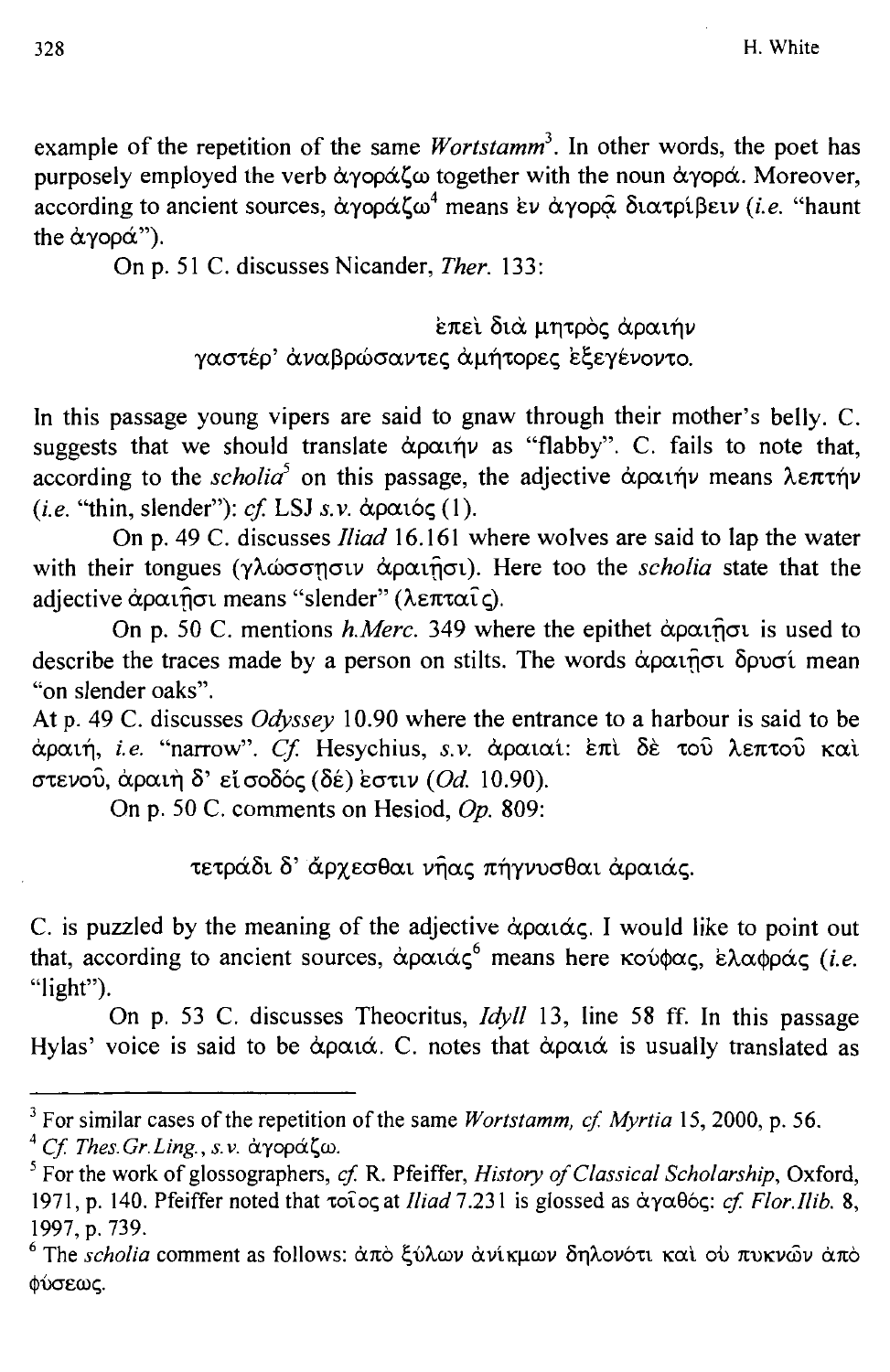"faint". This interpretation does not satisfy C. who argues that the adjective  $\alpha$ ραιά means "sounding at intervals", i.e. "with a gap in time between each  $\frac{1}{2}$  is the model of more preserved many words,  $\frac{1}{2}$  is the second many words, or  $\frac{1}{2}$ reply , it should be noted, nowever, that resigning glosses aparely as above  $\mathfrak{g}_1$ meanings, which are attested in Hellenistic poetry. It should by now be clear to *cf.* LSJ *s.v.* Or that the adjective apares was employed in finant

On p. 56 C. discusses Theocritus,  $Idyll$  10, line 48 f.:

σίτον άλοιώντας φεύγειν το μεσαμβρινον ύπνον. εκ καλάμας άχυρον τελέθει τημόσδε μάλιστα.

C. notes that commentators and lexicographers have been puzzled by these lines. I would like to point out that perfect sense can be restored to this passage if we translate as follows: "When you thresh the corn, shun sleep at midday. At that time especially there is chaff (άχυρον) because of the straw (εκ καλάμας)". Cf. also Hesychius s.v. άχνη. τὸ άχυρον, ώς δ' άνεμος άχνας φορέη (Iliad 5.499). Cf. moreover LSJ s.v.  $k \in \mathbb{N}$  6.

πέμπ ε δ έ μ ι ν Λυκίηνδε , πόρε ν δ ' 6 γ ε σήματ α λυγρά ,

πέμπε δέ μιν Λυκίηνδε, πόρεν δ' ό γε σήματα λυγρά, γράψας εν πίνακι πτυκτώ θυμοφθόρα πολλά.

 $C$ . argues that this passage refers to writing. I would like to add that, according to ancient sources, σήματα means "written characters": cf. Ebeling, Lex. Hom., s.v.

On p. 144 C. discusses the verb  $\pi \alpha \tau \alpha \sigma \sigma \omega$ . He notes that according to LSJ this verb is used both transitively and intransitively. I would like to point out *Habis and very is used be*  $\sigma$  were commonly ascul in both a transitive

On p. 212 C. discusses Sophocles, Ant. 108:

άκτις άελίου... ... οξυτέρω  $C<sub>1</sub>$  notes that, according to suppose the suggests to suggests that, and  $\mathcal{L}$ 

C. notes that, according to LSJ, *οξυτέρω* means "swift". I would like to suggest that Sophocles has made use of adjectival enallage. Thus the adjective of vtepo

<sup>&</sup>lt;sup>7</sup> Cf. my New Essays in Hellenistic Poetry, Amsterdam, 1985, p. 86.